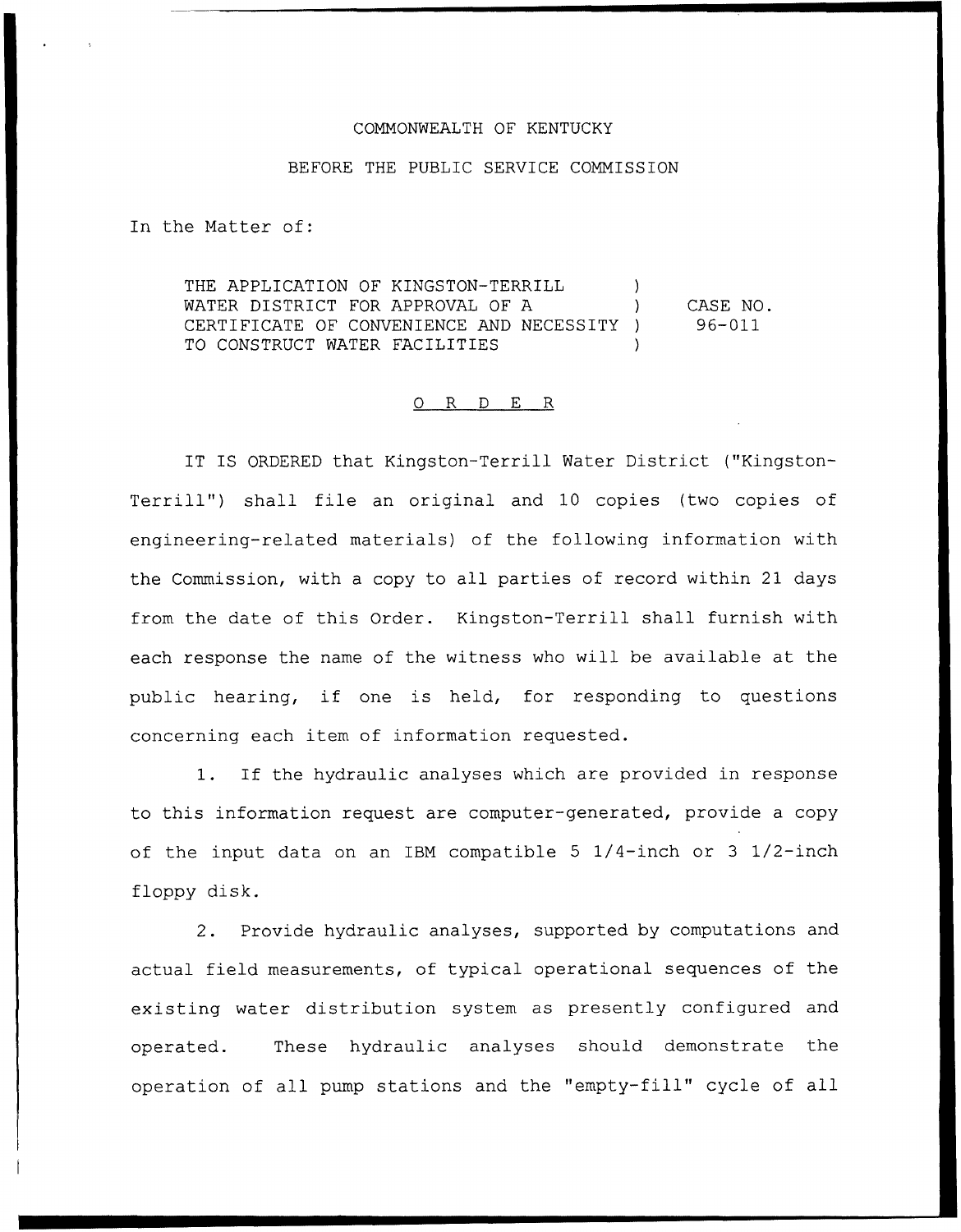water storage tanks. Computations are to be documented by a labeled schematic map of the system that shows pipeline sizes, lengths, connections, pumps, water storage tanks, wells, and sea level elevations of key points, as well as allocations of actual customer demands. State whether flows used in the analyses are based on average instantaneous flows, peak instantaneous flows, or any combination or variation thereof. The flows used in the analyses shall be documented by actual field measurements and customer use records. Justify fully any assumptions used in the analyses.

3. Provide a summary of any operational deficiencies of the existing water system that are indicated by the hydraulic analyses or that are known from experience.

4. In order to obtain realistic results when utilizing computer hydraulic analyses to predict a water distribution system's performance, engineering references stress the importance of calibrating the results predicted to actual hydraulic conditions. This calibration process should include matching field measurements to the results predicted by the computer over a wide range of actual operating conditions. At <sup>a</sup> minimum this should include average and maximum water consumption periods, as well as "fire flow" situations and very high demand periods.

Based on the above, explain the procedures used to verify the computer hydraulic analyses filed in this case. This explanation

 $-2-$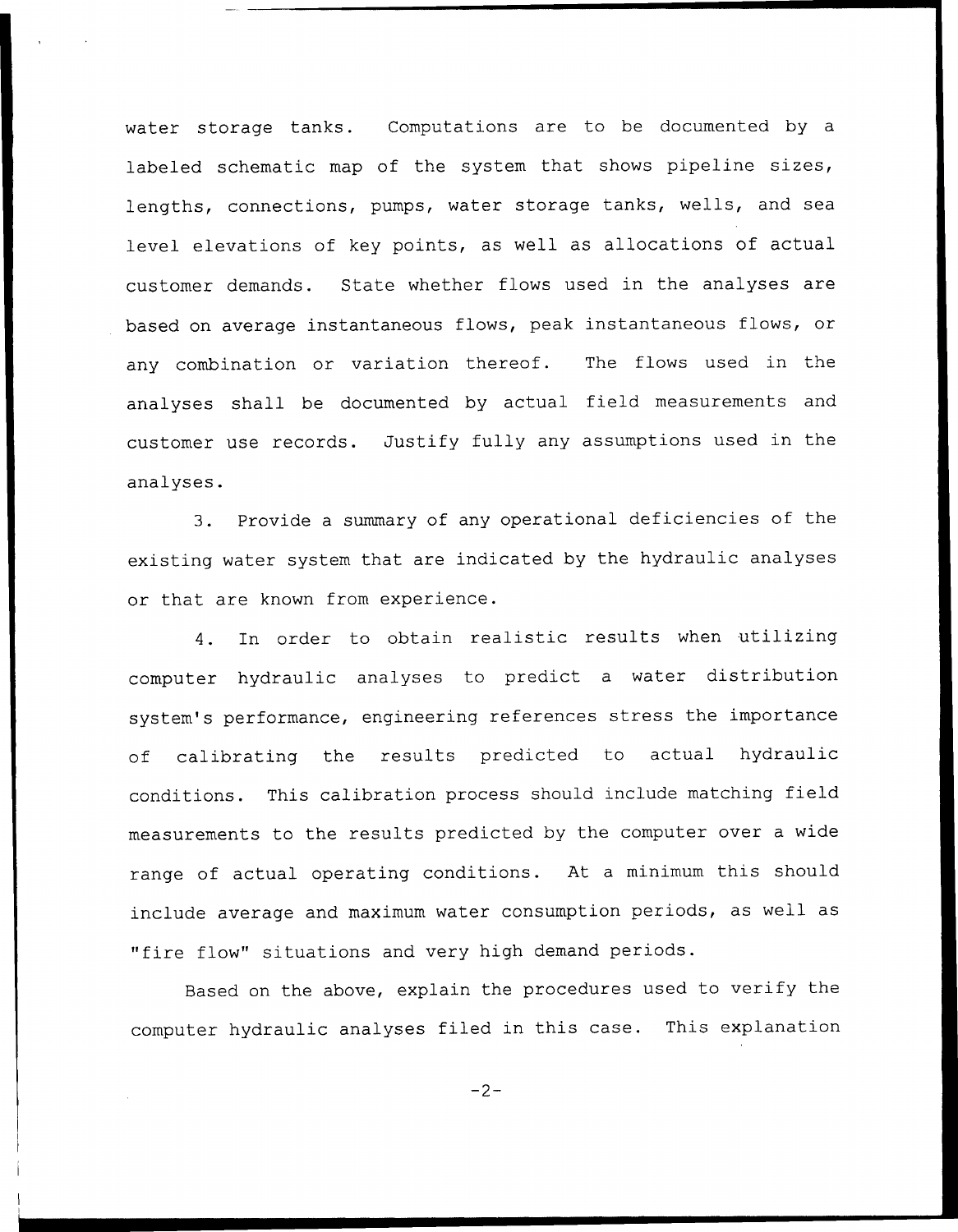should be documented by field measurements, hydraulic calculations, etc.

5. Most engineering references state that instantaneous customer demands can peak at <sup>3</sup> to 15 times the 24-hour average demand. In addition, most engineering references also state that a water distribution system should be designed to meet at least the maximum hourly demand of its customers.

a. State exactly what measurements were made of the maximum hourly usage of Kingston-Terrill. If the maximum hourly usage was not measured directly, state why it was not.

b. State exactly how the diurnal pattern for Kingston-Terrill's water system was determined. Also detail how the diurnal demand multipliers for any hydraulic analyses were determined. This response should be documented by appropriate field measurements.

6. Provide <sup>a</sup> pressure recording chart showing the actual 24 hour continuously measured pressure available at the locations listed below on Kingston-Terrill's water system. Identify the 24 hour period recorded, the exact location of the pressure recorder, and the sea level elevation of the recorder. Also state the schematic junction number nearest the location of the pressure recorder:

a. In the vicinity of all existing water storage tanks.

$$
-3-
$$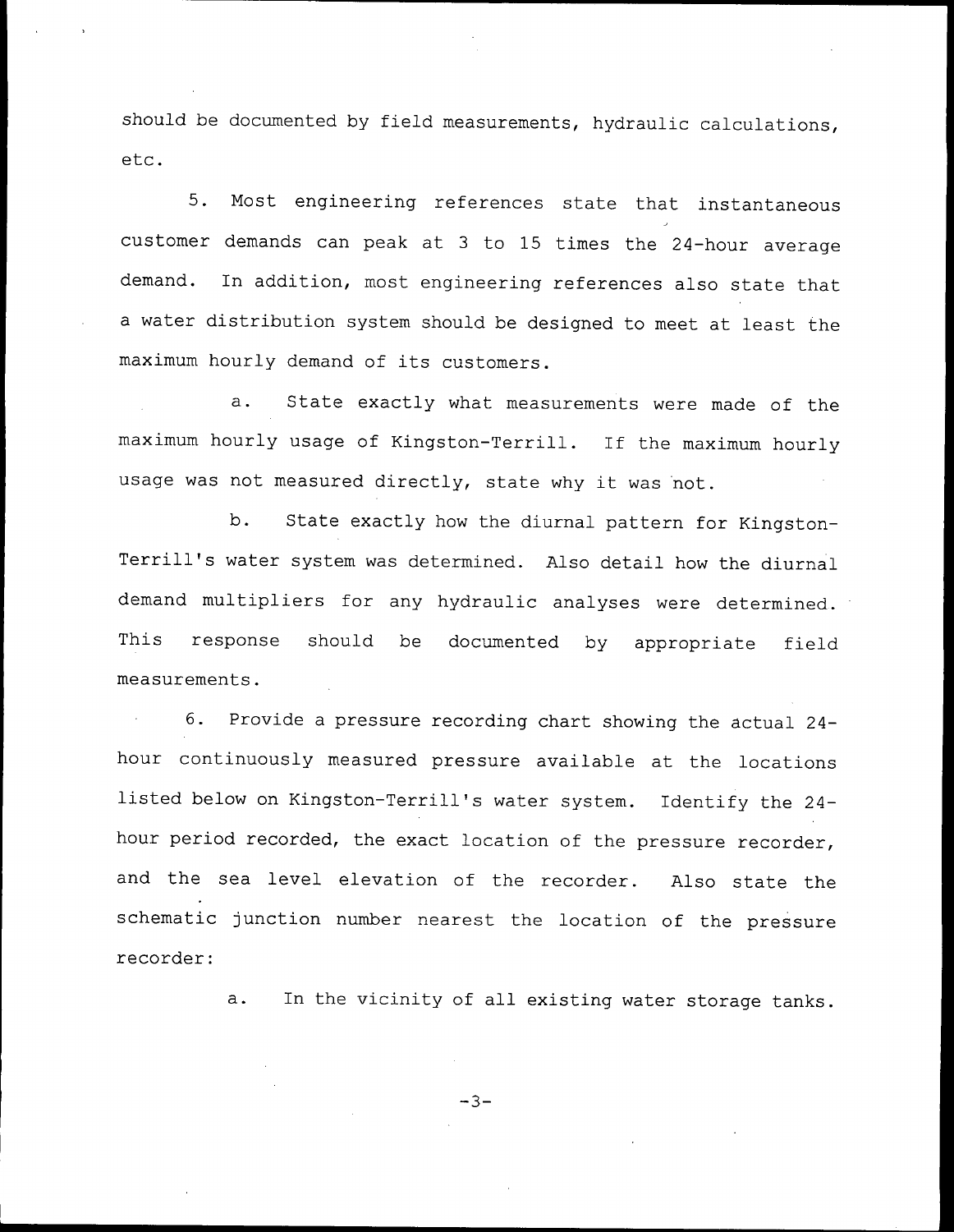b. On the suction and discharge side of all existing pump stations.

c. In the vicinity of the proposed water storage tank location.

d. Any other locations necessary to provide a complete understanding of the existing system's operation in the proposed construction areas.

7. Describe the proposed daily operational sequence of the water system. Documentation should include the methods and mechanisms proposed to provide positive control of all storage tank water levels. The description should also include an hourly summary of how all tanks (existing and proposed) will "work" (expected inflow or outflow of water} and how all pumps will function. The description should be fully supported by appropriate field measurements and hydraulic calculations.

8. Kingston-Terrill filed computer hydraulic analyses for the proposed water distribution system. These analyses did not depict the "on-off" operation of the pumps, the "empty-fill" cycles of the existing and proposed tanks, etc. Based on this, provide hydraulic analyses, supported by computations and actual field measurements, of typical operational sequences of the water distribution system with the improvements proposed in this case in place. These hydraulic analyses should demonstrate the operation of all pump stations and the "empty-fill" cycle of all water

 $-4-$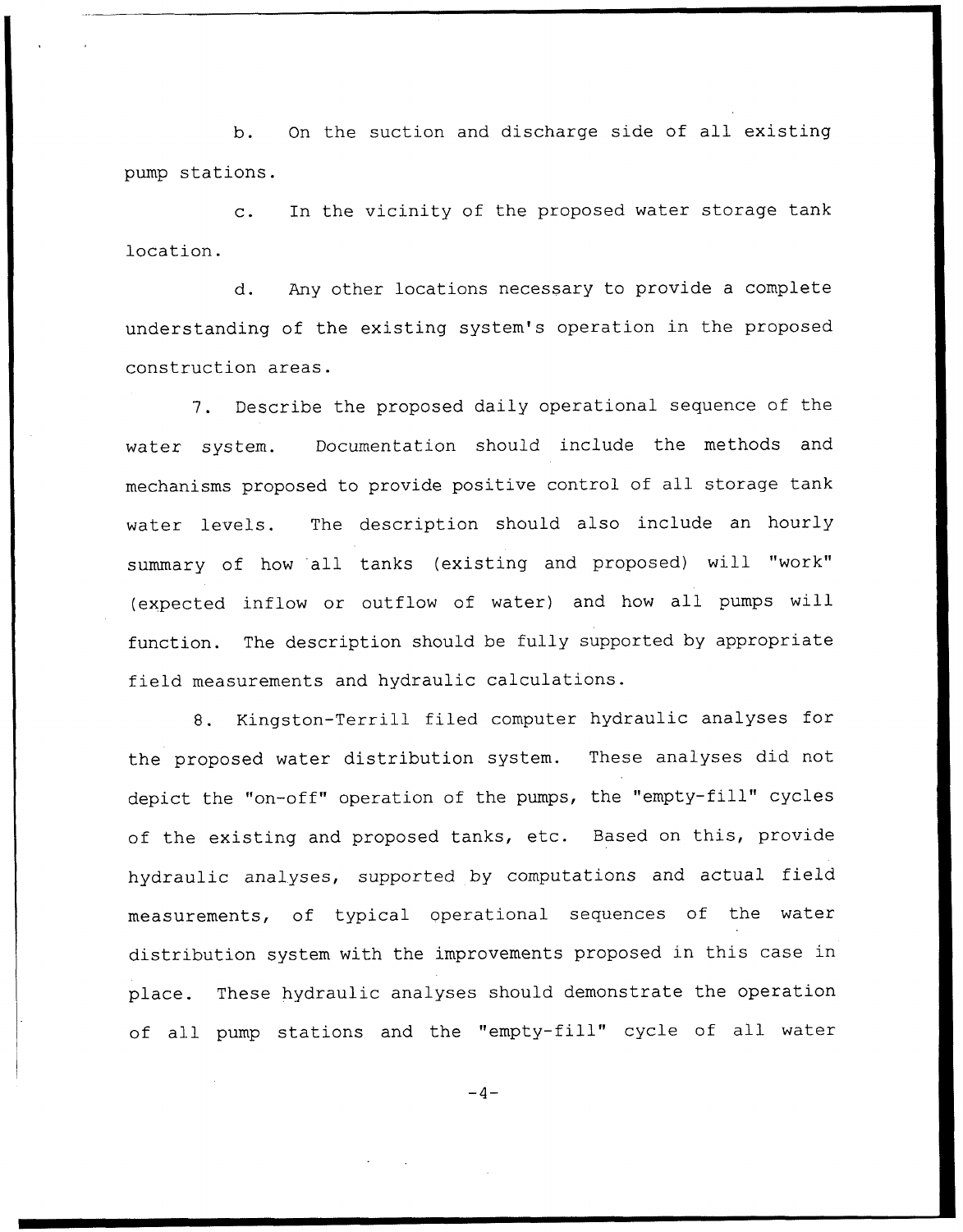storage tanks. Computations are to be documented by <sup>a</sup> labeled schematic map of the systems that shows pipeline sizes, lengths, connections, pumps, water storage tanks, wells, and sea level elevations of key points, as well as allocations of actual customer demands. Flows used in the analyses shall be identified as to whether they are based on average instantaneous flows, peak instantaneous flows, or any combination or variation thereof. The flows used in the analyses shall be documented by actual field measurements and customer use records. Justify fully any assumptions used in the analyses. (Note — these analyses should use the same schematic as the analyses of the existing water distribution system to facilitate comparison.)

9. The previously filed computer hydraulic analyses for Kingston-Terrill's proposed water distribution system indicate that the potential exists for high pressure (i.e., more than <sup>150</sup> psig) at Nodes 700, 710 and 720. Such pressures violate Commission Regulation <sup>807</sup> KAR 5:066, Section 5(1). What measures is Kingston-Terrill planning to take to protect against this possibility'

10. Provide <sup>a</sup> list of Kingston-Terrill's water storage tanks. Give the location, capacity, and overflow elevation of each tank. Explain how water is supplied to each tank. Also state whether each tank is in use, and whether it will remain in use, be abandoned or replaced.

 $-5-$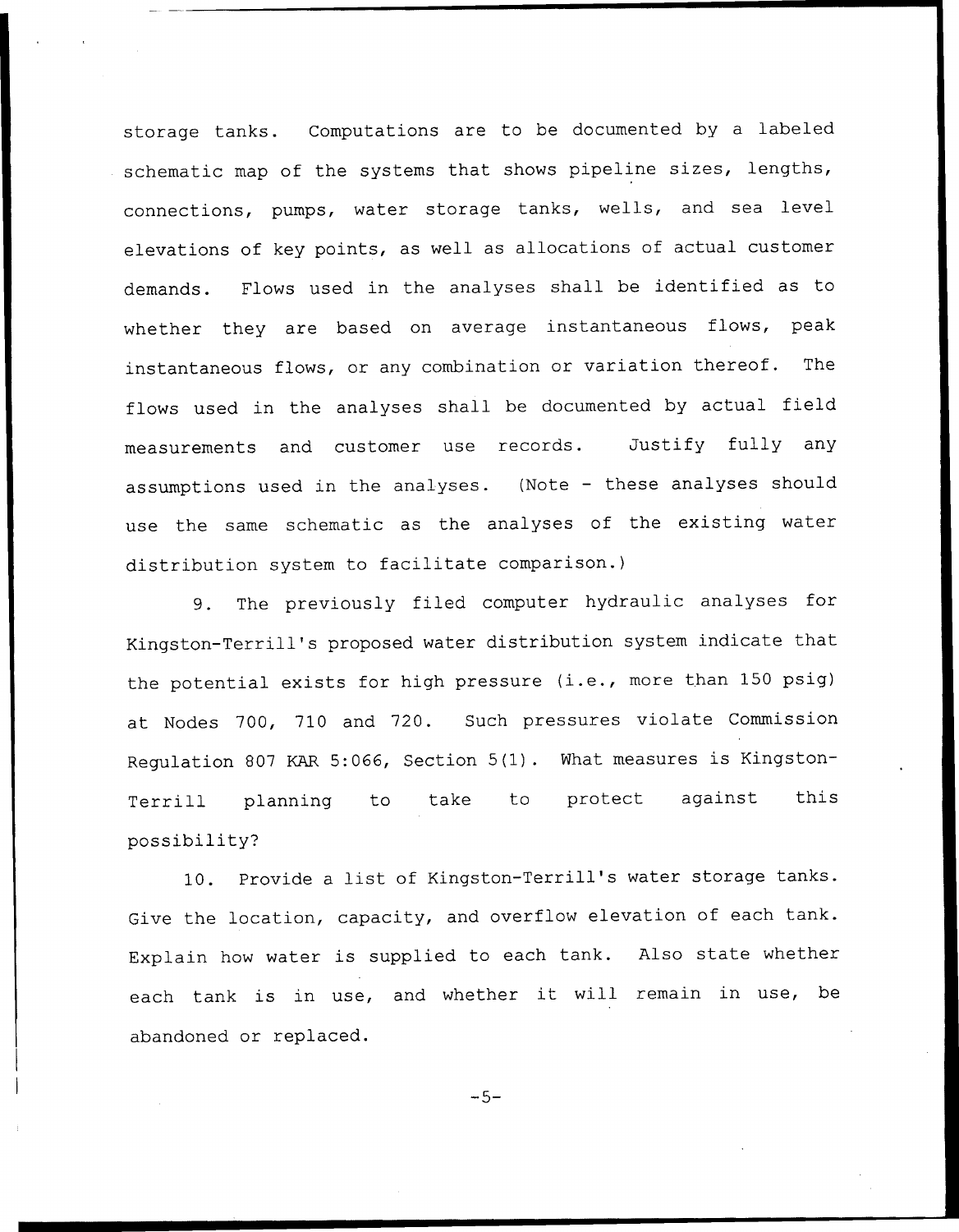11. Provide <sup>a</sup> list of Kingston-Terrill's existing pump stations. Give the location, number of pumps and their rated capacities, and the purpose of each pump station. Explain how the operation of each pump station is controlled. Provide a copy of the manufacturer's pump characteristics (head/capacity) curve for each of the existing pumps. Identify each curve as to the particular pump and pump station to which it applies. Also state whether the pump is in use, and whether it will remain in use, be abandoned or replaced.

12. Provide a copy of the Bid Tabulation when the bids are received.

13. On pages <sup>5</sup> and <sup>6</sup> of the Preliminary Engineering Report a new booster pumping station is mentioned. However, a new booster pumping station does not appear to be included in the final engineering documents. Clarify this situation. If this construction is to be included in the present case, provide the appropriate construction documents.

14. Provide the final summation of the total cost of construction and funding arrangements ("the Final Engineering Report") when available.

15. The Division of Water ("DON") approval of the proposed construction project expires on March 6, 1996. The Commission's review of this case will not be finalized prior to this date. Provide an updated approval from the DON.

 $-6-$